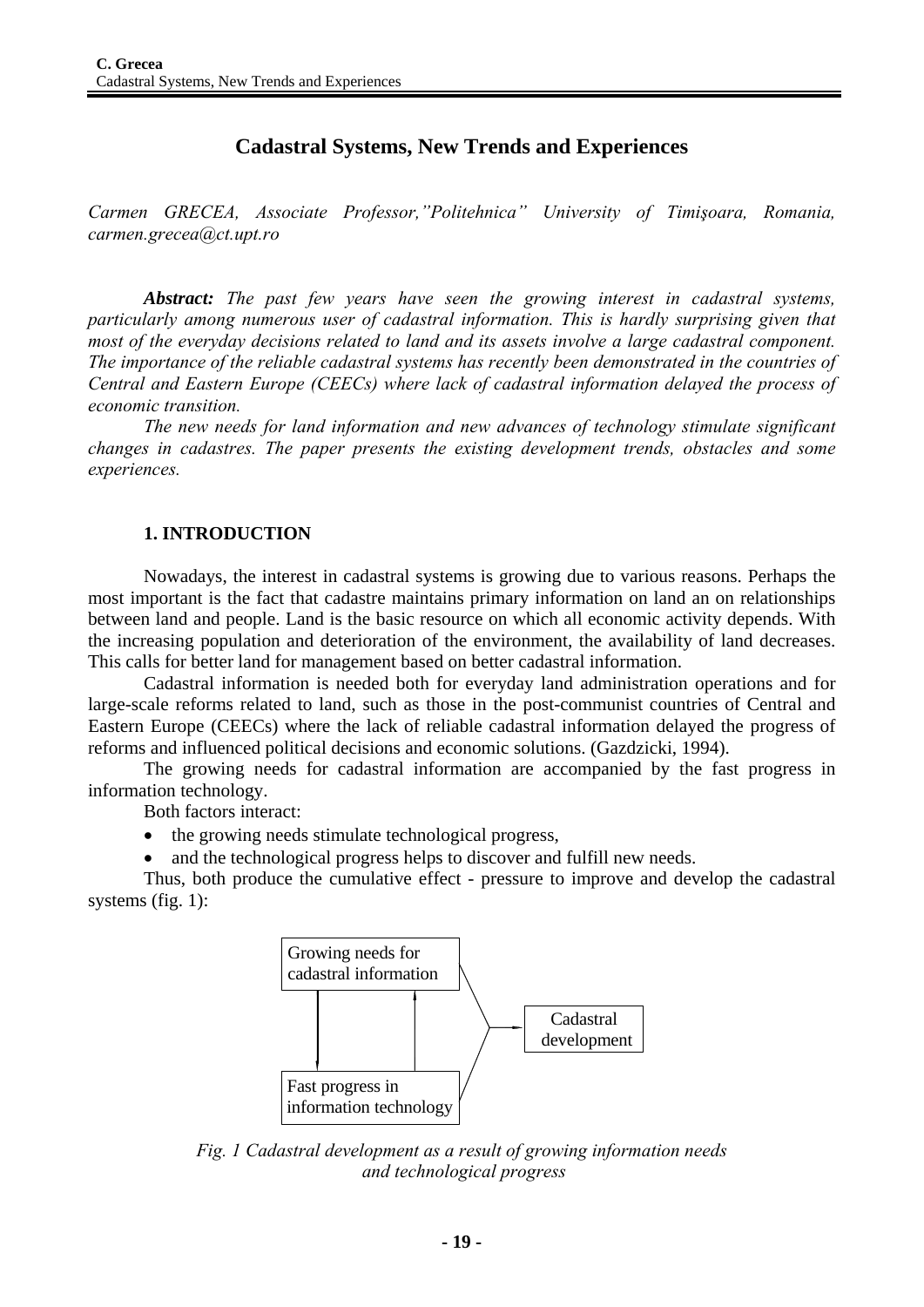## **2. The Components of a Cadastral Development Strategy**

In general, any cadastral development, or any development of a cadastral system in a particular country, aims at some cadastral improvements. They can be conveniently split into three groups as follows:

## • **PERFECTION**

- o higher quality of data
- o easier access to data
- o better functionality
- o better technology
- o other improvements aiming the perfection of the system (making the system better)

# • **EXPANSION**

- o more data
- o more functions
- o more links to other systems
- o more uses
- o other improvements aiming the expansion of the system (having more in the system)

# • **(RE)CONSTRUCTION**

- o stronger conceptual base
- o stronger legal base
- o stronger structure
- o stronger position within the government
- o other improvements aiming the reconstruction or construction of the system (making the existing or new system stronger than before)

These three groups of improvements can be presented as three components of the overall cadastral development strategy (fig. 2). In each country, the cadastral development is determined by these three components. In some Western European countries the component of perfection dominates, while Central and Eastern European countries must focus on construction or reconstruction of their systems.



*Fig. 2 The components of a cadastral development strategy*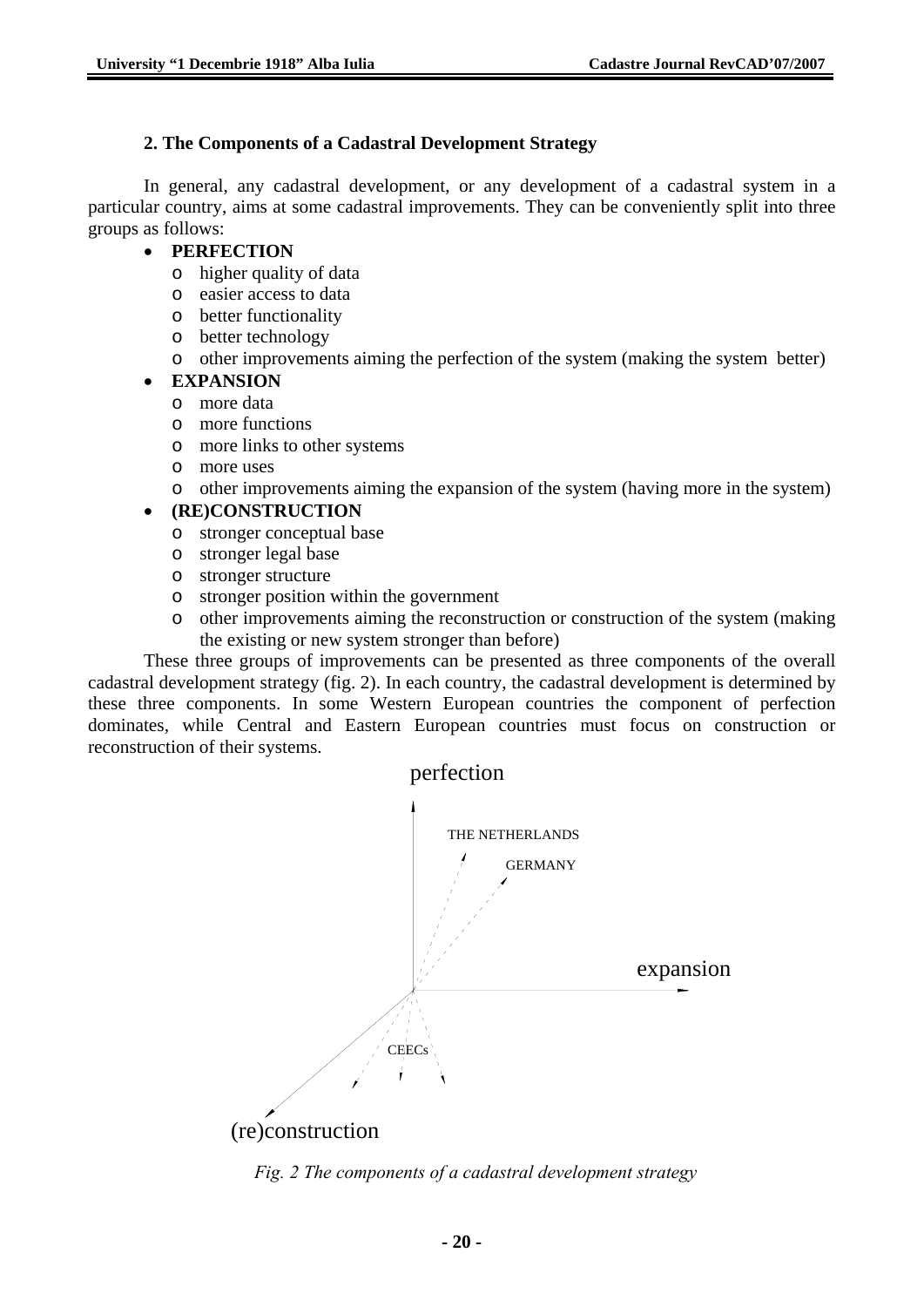### **3. Cadastre and Quality**

In each country, the goal is to have a cadastral system of high quality. This simple statement seems to be trivial but-in fact-the concept of quality in case of cadastral systems is not fully clear and must be explained.

One of the possible definitions of quality is the fitness for use in a particular set of circumstances. This can be used as a convenient base for the following definition:

*Quality of a cadastre is its fitness for use in a particular country and time; it dependents on cadastral needs existing in this country (city, region) in a selected period.* 

Thus, quality of a cadastre is relative. What is good in one country may be wrong at present. It means that there are no ideal universal solutions of cadastral problems.

#### **4. Cadastral Tendencies**

There is a variety of cadastres differing in their goals, legal principles, administrative procedures, techniques and quality aspects. However, in this variety of systems and complex cadastral situations some important development tendencies can be identified.

They are listed below split into five groups that refer to:

- a. general aspects
- b. cadastral structure
- c. cadastral uses
- d. cadastral system environment

#### *a. General aspects*

- to strengthen the role of a cadastre as a source of primary land information and multipurpose tool for economic transformations and sustainable development
- to improve a cadastre through appropriate legal, organizational, technical and economical measures (including privatization and self-financing).

#### *b. Cadastral structure*

- to integrate legal (land registration), fiscal, administrative and surveying
- to structure a cadastre in such a way that its basic unit (office) is small enough to satisfy needs of local user and authorities, and large enough to implement new technology
- to ensure necessary co-operation and coordination within three sectors: *central government, local authorities and private sector output and transfer*
- to use multimedia

### *c. Cadastral uses*

- to support multiple uses of data, thus avoiding unnecessary duplication of work
- to improve the availability of cadastral data through legal, administrative and technical measures
- to protect rights to cadastral data (copyright law)

### *d. Cadastral system environment*

- to establish the appropriate links of cadastral system with other systems including
	- o national information systems
	- o local (municipal) information systems
- to cope with
	- o the overall progress in information technology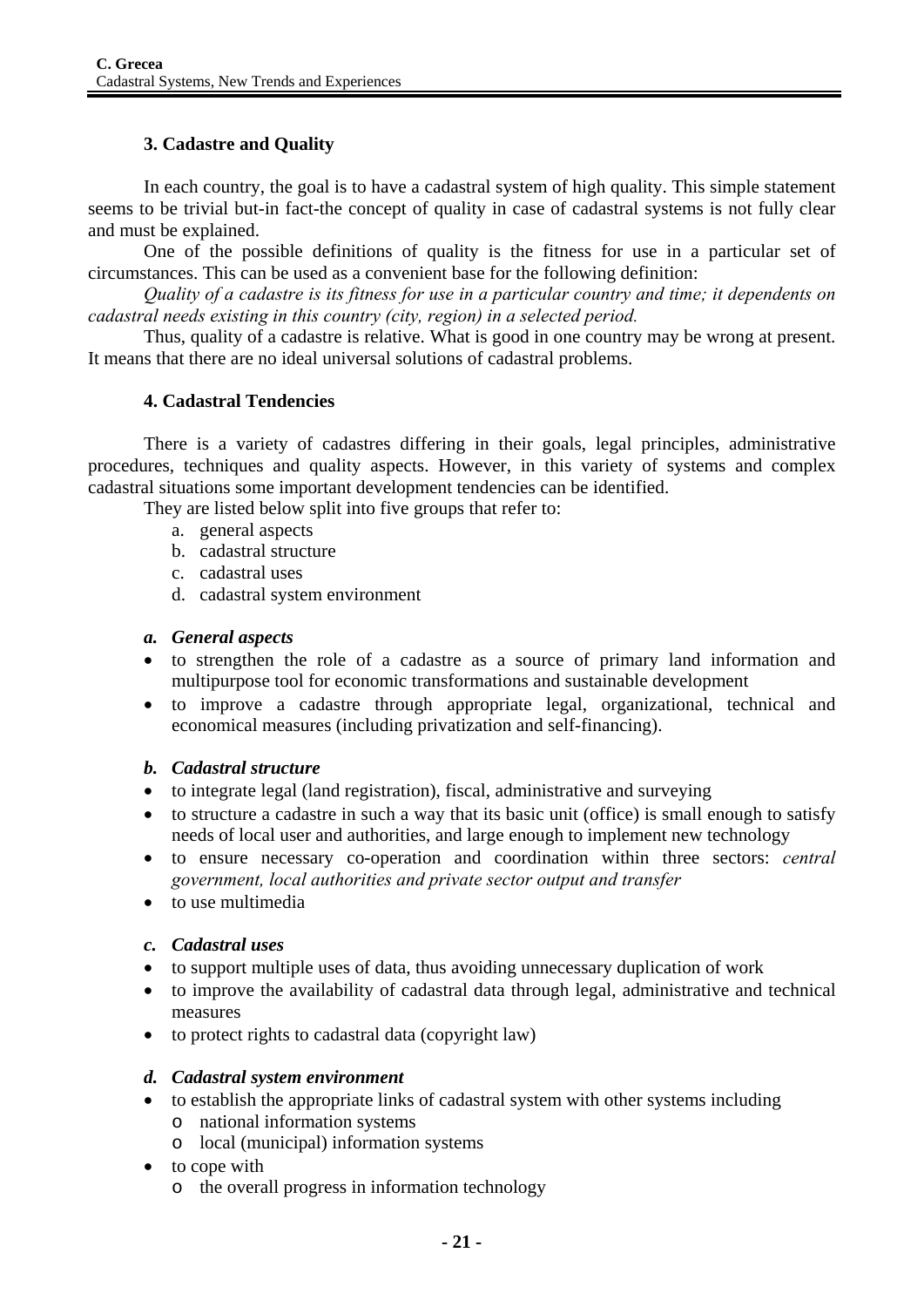o the growing needs of information society.

For the European Union, the main objective for the following period is to establish the harmonization of different principles of the European policy in the cadastral field.

Some important general principles were settled in the documents of the first Congress on Cadastre in the European Union from 2002, such as:

- The Cadastre as a basic land information system will cover the entire EU territory. None of the States, or part of them, will lack of the needed information that the Cadastre provides.
- Irrespective of the legal pattern adopted by each Member State for its management, the Cadastre is defined as a public property. Its use will always be aimed to guarantee the exercise of the equality, the security and the justice principles, to all the EU citizens.
- The Cadastre basic unit is the land parcel. Therefore, it will be understood that the authorities in charge of the Cadastre, in each Member State, are those organizations in which the responsibility for the creation and updating of the land parcel graphical, alphanumerical, and its aggregated information, relies.
- Every parcel will be given an unique and unalterable code, unlike any other. Whenever it will be possible, this identifier will content all the elements to allow its precise location through a proper system of geographic co-ordinates.
- Every single land parcel, as well as any building or any fixed improvement built under or over it will be accurately described in the cadastres. Thereby, data models, including land tenure information, boundaries, areas, as well as existent buildings or improvements, land capability classifications, land use and environmental quality will have to be properly defined.
- Besides this common information, the cadastres will be managed as open databases, able to include any other land parcel information according to the needs of both, Member States and the European Union. Indeed a special attention will be paid to essential information that assists real estate taxation or land-use planning. Likewise the cadastres will include the information and computerized applications to allow a real estate mass appraisal.
- The information recorded in the Cadastre and the Land Register will be correctly coordinate. The linked utilization of the information included in both, Cadastre and Land Register, will guarantee a peaceful exercise of the land tenure legal rights, protecting and improving the land market and its investments in the EU.
- The cadastres will be managed through computerized tools to permit a better treatment and access to information, and will incorporate those technologies that guarantee the development of the Information Society.
- The authorities in charge of the Cadastre in the different States will enhance the increasing use of the cadastral information to apply, within their states, those policies that rely on land information. Likewise they will work together so that territorial information is used in the application of European Union policies. Whenever it will be possible, the creation of new land databases will be avoid, if ever these databases could be furnished by the information already existent in the cadastres.
- The information recorded in the Cadastre, in each Member State, will be available for all the European citizens, companies as well as public and private institutions. The only limits to access this information will be imposed by laws and regulations in order to protect the individual privacy and the information aimed to taxation. The direct pricing for information that could be determined by the Member States will not discourage its access.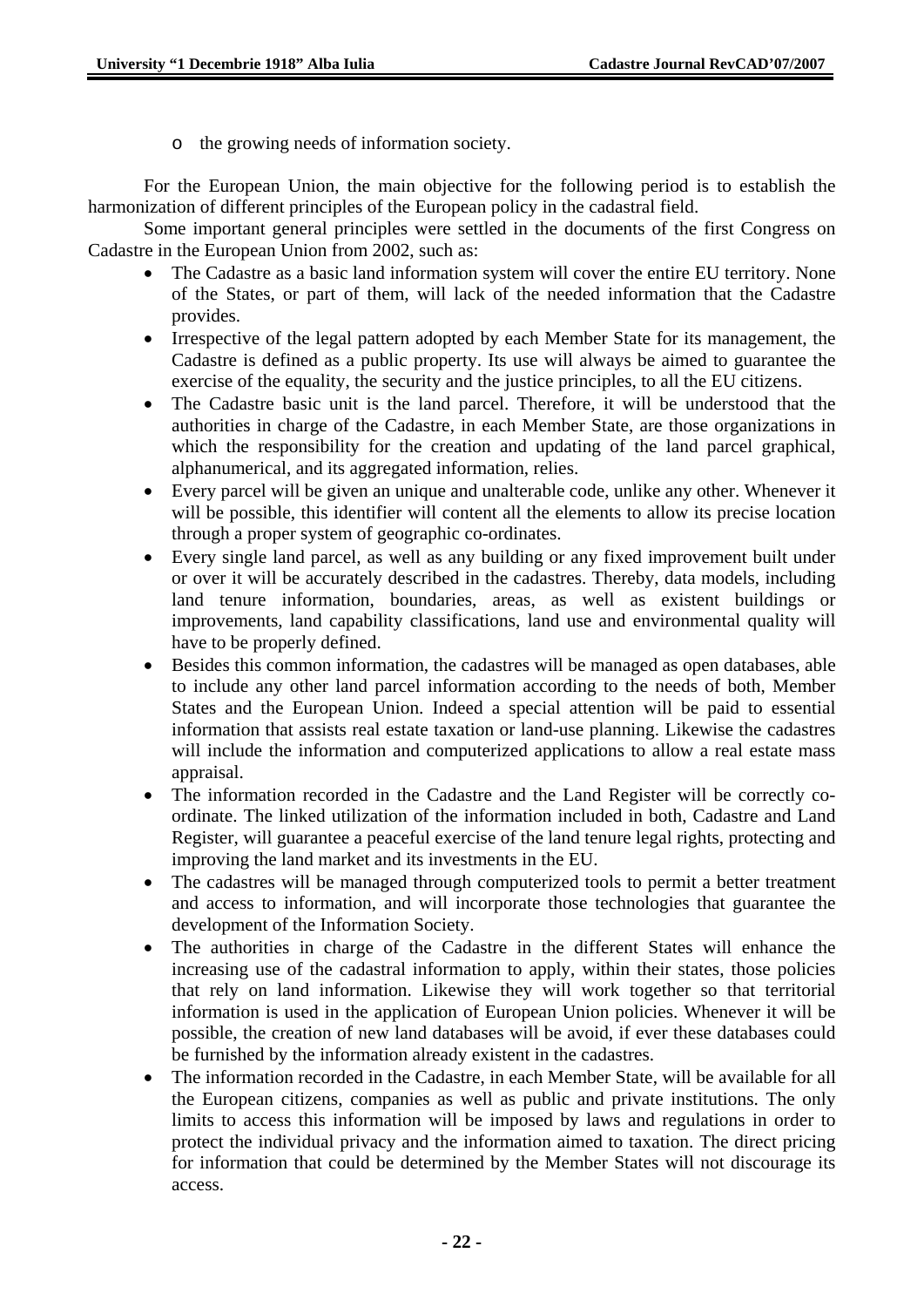- Land information will be available to the local, regional and national governments. Therefore cooperation and co-ordination procedures between the different administrations will be enabled to maintain and to keep up-to-date the Cadastre permanently.
- To elaborate and the to keep up-to-date the Member States cadastres, it is expected to collaborate with the private sector as well as to co-operate with the international organizations that are bound to develop studies and public strategies based on land administration.

Romania, which became a member of the European Union, must align to the quality standards of the other states.

A short period strategy for the Romanian Cadastre, implies the realization and improving an efficient system of registration of the properties, for the whole country, related to European standards.

A long period strategy for the same domain, implies the elaboration of a complete automatic data base, unitary from the point of view of cadastral information and land registration, very easy to access and to administrate.

# **5. Cadastral Contradictions**

For defining a strategy for cadastral development, some inherent contradiction must be considered. Sometimes, there are difficult problems, especially in Central and Eastern Europe.

The following table presents the most important contradictions, such as:

| needs for centralized management to ensure    | demands for decentralized maintenance and      |
|-----------------------------------------------|------------------------------------------------|
| uniformity                                    | and use                                        |
| national goals                                | objectives for local authorities and interests |
|                                               | of professional groups                         |
| cadastral principles and procedures resulting | new solutions offered by information           |
| from a historical development                 | technology                                     |
| monopolistic position of cadastre as an       | free market of cadastral services              |
| economic organization                         |                                                |
| tendencies to strengthen the existing system  | attempts to expand it                          |

*Table1: Cadastral contradictions* 

### **6. Cadastral Obstacles**

2).

In Central and Eastern European countries some typical obstacles have been identified.

They hinder the progress in establishing the new systems and improving the old ones (table

**TYPE EXAMPLE**  conceptual - misunderstanding the role of the cadastre - wistful thinking legal - obsolete legislation - inconsistent legislation institutional - responsibility shared between a number of ministers economic - inadequate financing - poor planning, no cost/benefit analysis technical -lack of equipment